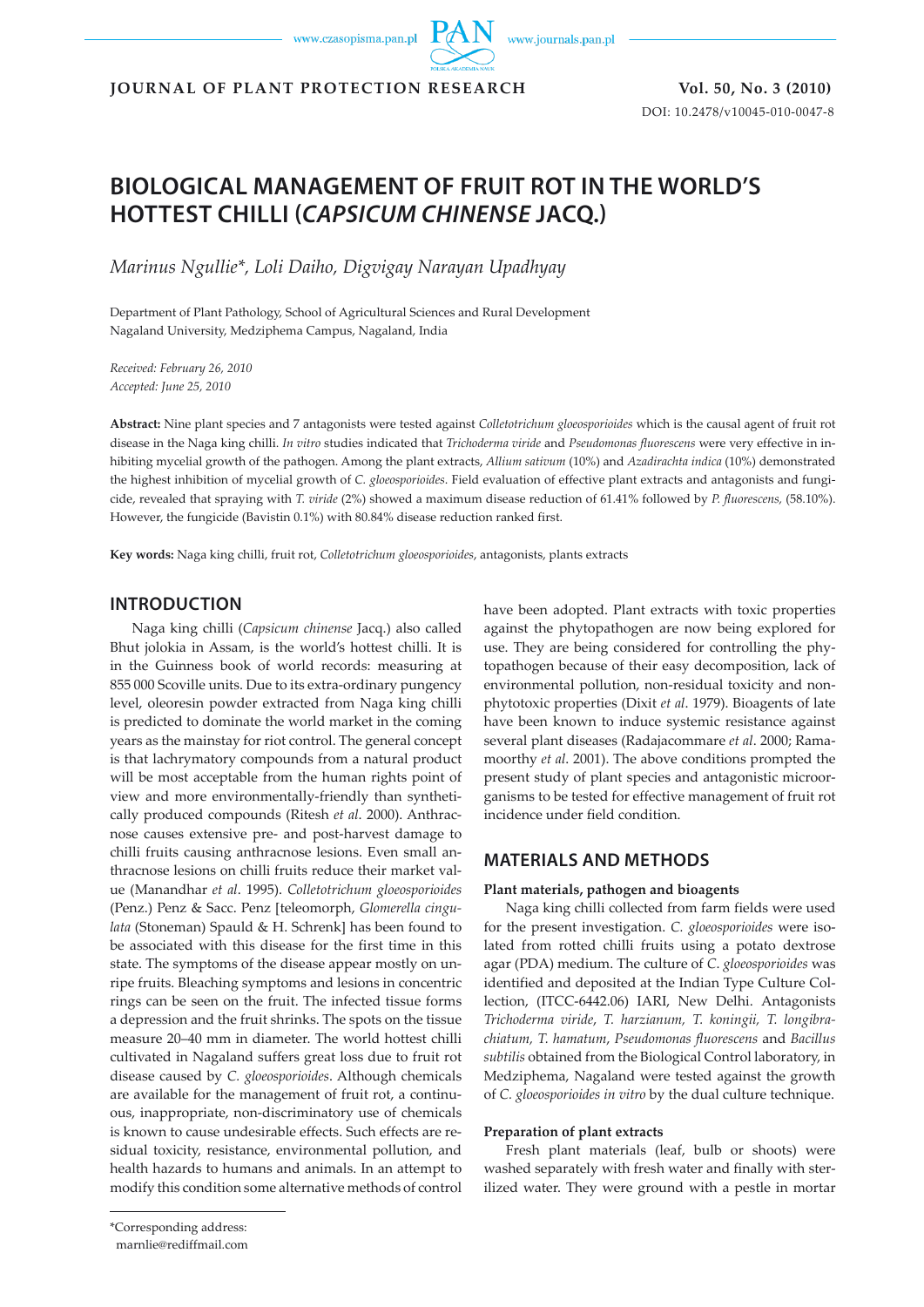with sterile water at the rate of one ml/g. The extract was obtained by squeezing the macerate with cotton wool. It was strained through muslin cloth, and then through Whatman No.1 filter paper and passed through a Zeitz filter to free it from bacterial contaminants. This formed the standard plant extract solution (100%). This extract was further diluted with sterilized distilled water to the required concentrations (Shekhawat and Prasada 1971).

### **Efficacy of plant extracts and fungicide against** *C. gloeosporioides in vitro* **growth**

The efficacy of plant extracts and fungicide in relation to the growth of pathogens was determined by the Schmitz method (1930). An appropriate amount of plant extract was added to sterilized warm Czapek-Dox medium and thoroughly mixed just before plating to form a 10% concentration. Twenty ml of this mixture was immediately poured into a sterilized Petri dish (10 cm diameter) in three replications and allowed to solidify. A 10 mm culture disc of *C. gloeosporioides* from PDA culture was taken and placed onto the center of the medium. The chemical fungicide Bavistin at 0.1% was added to a sterilized Czapek-Dox medium, mixed and poured on plates. The plates were incubated at 27±2°C for 10 days. Czapek-Dox medium without plant extract served as the control. The radial growth of the colony was measured. The percent inhibition of the growth was calculated.

## **Efficacy of fungal antagonists against** *C. gloeosporioides* **in** *vitro*

A 10 mm disc of actively growing PDA culture of pathogen was placed on Czapek-Dox medium 1.5 cm away from the edge of each Petri dish. On the opposite side of Petri dish a 10 mm culture disc of the fungal antagonist was placed. Czapek-Dox medium inoculated with the pathogen alone served as the control. The plates were incubated at room temperature (27±2°C). The radial growth of the pathogen in the control was measured. The results were expressed as, percent inhibition of growth above that of the control (Dennis and Webster 1971).

### **Preparation of talc-based formulation of** *T. viride*

*Trichoderma* was multiplied in a molasses yeast medium (30 g molasses, 5 g yeast, 1 000 ml distilled water, pH 6.5) for 7 days. The fungal mats were extracted and mixed with talc at  $1:3$  ratio (v/w). Five g of ethyl cellulose (CMC) was added to the mixture to hold it together. The mixture was dried in the shade for 72 h, powdered and stored in polypropylene bags (Jeyarajan *et al*. 1994). The  $cell$  count during application was  $5.0 \times 10^6$  colony forming units (cfu)/g.

### **Efficacy of bacterial antagonists against** *C. gloeosporioides in vitro*

A 10 mm actively growing PDA culture disc of the pathogen was placed on a PDA Petri dish at one side,

1.5 cm away from the edge of the plate and incubated at room temperature 27±2°C. Forty-eight hours later, actively growing cultures of the respective test bacteria were separately streaked onto the medium at the opposite site of the plate. 1.5 cm away from the edge. This was done in three replications for each treatment and incubated. The medium with the pathogen alone, served as a control. After 6 days the radial growth of the pathogen was measured. The results were expressed as percent growth inhibition on the control.

### **Preparation of talc-based formulation of bacterial bioagents**

A loopful of bacterial suspension was inoculated into Nutrient medium and incubated on a rotary shaker at 150 rpm for 48 h at room temperature. A bacterial suspension of 400 ml was mixed in 1 kg of talc powder (sterilized at 110°C for 24 h), then calcium carbonate 15 g (to adjust the pH to neutral) and CMC 10 g (adhesive) were mixed under sterile conditions, according to the method described by Vidhyasekaran and Muthamilan (1995). After shade drying overnight under sterile conditions, it was packed in a polypropylene bag and sealed. The cell count at application was  $4.0x10<sup>8</sup>$  cfu/g.

# **Evaluation of plant extracts, antagonists and chemical fungicide for management of fruit rot disease under field conditions**

A plot experiment in randomized block design and three replications was conducted from April–August in 2006–2007 at the School of Agricultural Sciences and Rural Development, in Medziphema, Nagaland. The experiment was conducted to evaluate the efficacy of plant products, biocontrol agents and fungicide that were effective under *in vitro* conditions. The altitude of the experimental area is 310 m above sea level, at 25° 45' 43" N latitude and 93° 53' 04" E longitude. Rainfall varies from 2 000 mm to 2 700 mm and temperature ranges from 21°C to 32°C during the summer. The soil of the experimental plot was sandy loam with nitrogen – 40.76 kg/ha, phosphorus – 23.59 kg/ha, potassium – 201.6 kg/ha and pH 4.6. Naga king chilli were raised at spacings of 50x30 cm in plots of 2 m<sup>2</sup> size. The plant extracts, antagonists and fungicide were sprayed at the fruit set stage and 20 days after fruit set.

The occurrence of fruit rot was recorded 15 days after the last spray. The total number and number of diseased fruit were counted on 5 randomly selected plants for each replication and the percent of fruit rot was calculated.

### **Statistical analysis**

The data generated from our experiment were statistically analyzed following the procedure described Gomez and Gomez (1984). The package used for analysis was the INDOSTAT version 7.01.0028. Developed by Indostat service Hyderabad, India.

Fruit rot incidence  $[\%]=\frac{\text{No. of fruit infected in the sample population}}{\text{total No. of fruit in the sample population}} \times 100$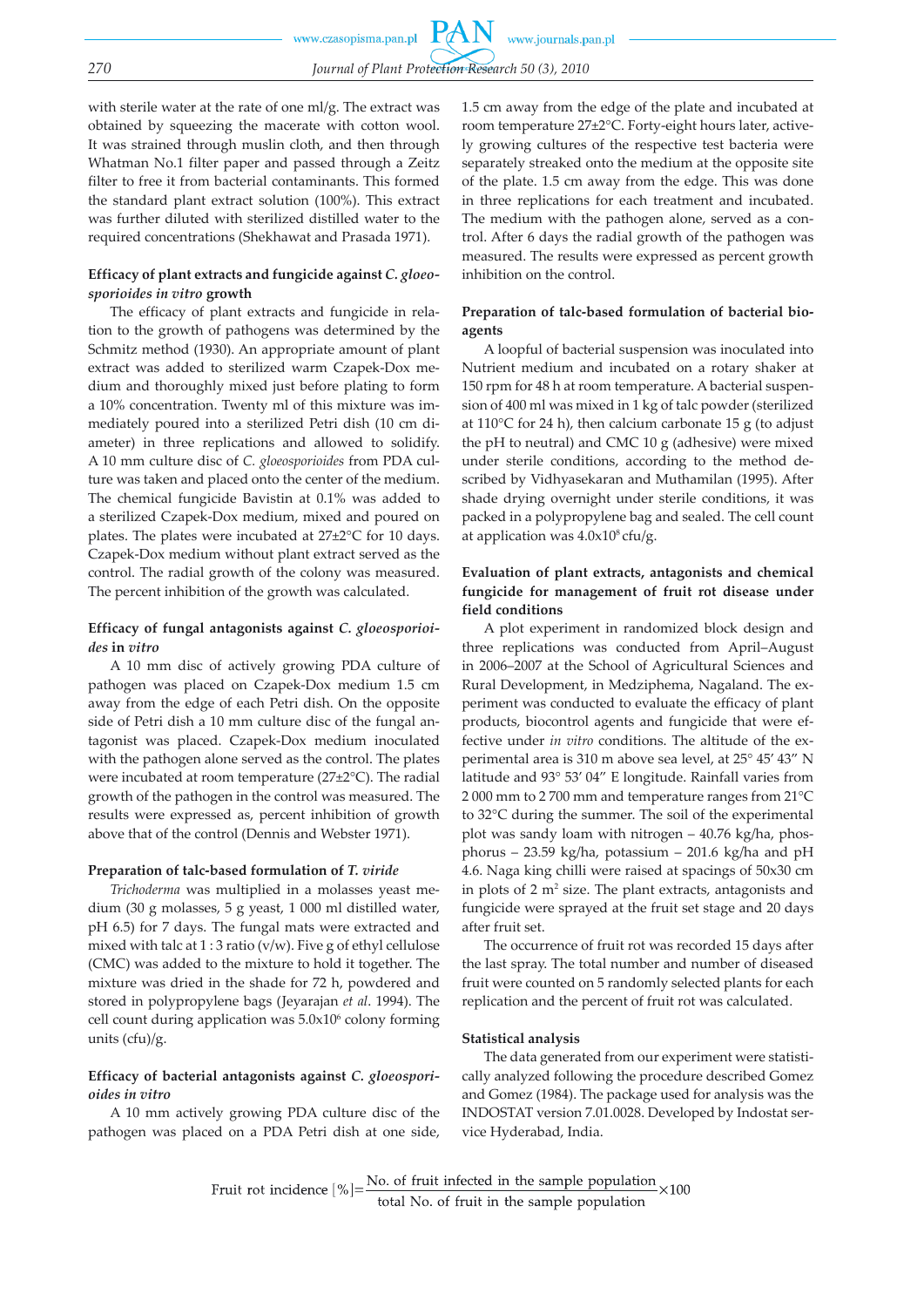# **RESULTS**

### *In vitro* **assay of plant extracts and fungicide against**  *C. gloeosporioides*

The results of the *in vitro* screening of nine plant extracts and one chemical fungicide were carried out against *C. gloeosporioides*. Bavistin (0.1%) showed maximum growth inhibition at 83.40%. Among the plant extracts, a 10% bulb extract of *Allium sativum* (colony diameter 3.0 cm) exerted a 54.75% inhibition on mycelial growth of the pathogen. A 10% leaf extract of *Azadirachta indica* and a 10% shoot extract of *Dendrocalamus hemiltonii* showed an inhibition of 42.23 and 40.72% respectively. Other plant extracts showed varying degree of inhibition (Table 1).

# **Efficacy of fungal and bacterial antagonists against**  *C. gloeosporioides*

Among the 7 antagonists tested, *Pseudomonas fluorescens* exerted the maximum inhibition (67.42%) of mycelial growth of the pathogen (2.16 cm compared to 6.63 cm in the control) followed by *T. viride* and *Bacillus subtilis* with an inhibition of 63.34 and 56.86% on mycelial growth resulting in a 2.48 and 2.86 cm colony diameter of the pathogen as compared to 6.63 cm in the control. Other antagonists showed significant inhibition on mycelial growth (Table 2).

Table 1. Effect of plant extracts and Bavistin on radial growth of *C. gloeosporioides*

| No. | Treatments                  | Colony growth after<br>10 days diameter [cm] | Percent inhibition<br>of the growth in the control |  |
|-----|-----------------------------|----------------------------------------------|----------------------------------------------------|--|
| 1.  | A. <i>indica</i> (10%)      | 3.83                                         | 42.23                                              |  |
| 2.  | A. sativum $(10\%)$         | 3.00                                         | 54.75                                              |  |
| 3.  | D. hemiltonii (10%)         | 3.93                                         | 40.72                                              |  |
| 4.  | Ocimum sanctum (10%)        | 4.00                                         | 39.66                                              |  |
| 5.  | Lantana camara (10%)        | 4.33                                         | 34.69                                              |  |
| 6.  | Cymobopogan flexuosus (10%) | 4.23                                         | 36.19                                              |  |
| 7.  | Eucalyptus globules (10%)   | 4.06                                         | 38.76                                              |  |
| 8.  | Datura stramonium (10%)     | 5.03                                         | 24.13                                              |  |
| 9.  | Ipomoea cornea (10%)        | 4.10                                         | 38.15                                              |  |
| 10. | Bavistin $(0.1\%)$          | 1.10                                         | 83.40                                              |  |
| 11. | Control                     | 6.63                                         | 0.0                                                |  |
|     | $CD (p = 0.05%)$            | 1.31                                         |                                                    |  |
|     | <b>SD</b>                   | 0.63                                         |                                                    |  |

Values are the mean of three replications. Significant at  $(p = 0.05)$ 

Table 2. Effect of antagonists on *C. gloeosporioides*

| No. | Treatments         | Average growth diameter<br>[cm] | Percent inhibition<br>of the growth in the control |
|-----|--------------------|---------------------------------|----------------------------------------------------|
| 1.  | T. viride          | 2.43                            | 63.34                                              |
| 2.  | T. harzianum       | 3.33                            | 49.77                                              |
| 3.  | T. koningii        | 3.50                            | 47.20                                              |
| 4.  | T. longibrachiatum | 3.53                            | 46.75                                              |
| 5.  | T. hamatum         | 3.63                            | 45.24                                              |
| 6.  | P. fluorescens     | 2.16                            | 67.42                                              |
| 7.  | Bacillus subtilis  | 2.86                            | 56.86                                              |
| 8.  | Control            | 6.63                            | 0.0                                                |
|     | $CD (p = 0.05)$    | 0.92                            |                                                    |
|     | <b>SD</b>          | 0.43                            |                                                    |

Values are the mean of three replications. Significant at  $(p = 0.05)$ 

# **Evaluation of plant extracts, chemical fungicide and antagonists against fruit rot of chilli under field conditions**

The results of fruit rot incidence and fresh chilli yield are shown in table 3.

#### **Fruit rot incidence**

In the field trials, all the treatments were found significantly superior to the control in reducing the incidence of fruit rot in both years. The minimum disease incidence was recorded with Bavistin (0.1%) with 9.26%. Among the antagonists *T. viride* significantly reduced the disease whose incidence was 18.65% compared to 48.33% in the control. Among the plant extracts tested, *A. sativum* (10%) confined the least fruit rot incidence (25.62%).

### **Yield**

The Bavistin (0.1%) sprayed plot recorded the highest fruit yield of 282.5 q/ha, among the antagonists. A spray with *T*. *viride* resulted in the highest yield (fresh chilli) of 225.5 q/ha as compared to 90.4 q/ha in the control. It was followed by *P*. *fluorescens* (205 q/ha). Among the plant extracts, *A*. *sativum* recorded 143 q/ha.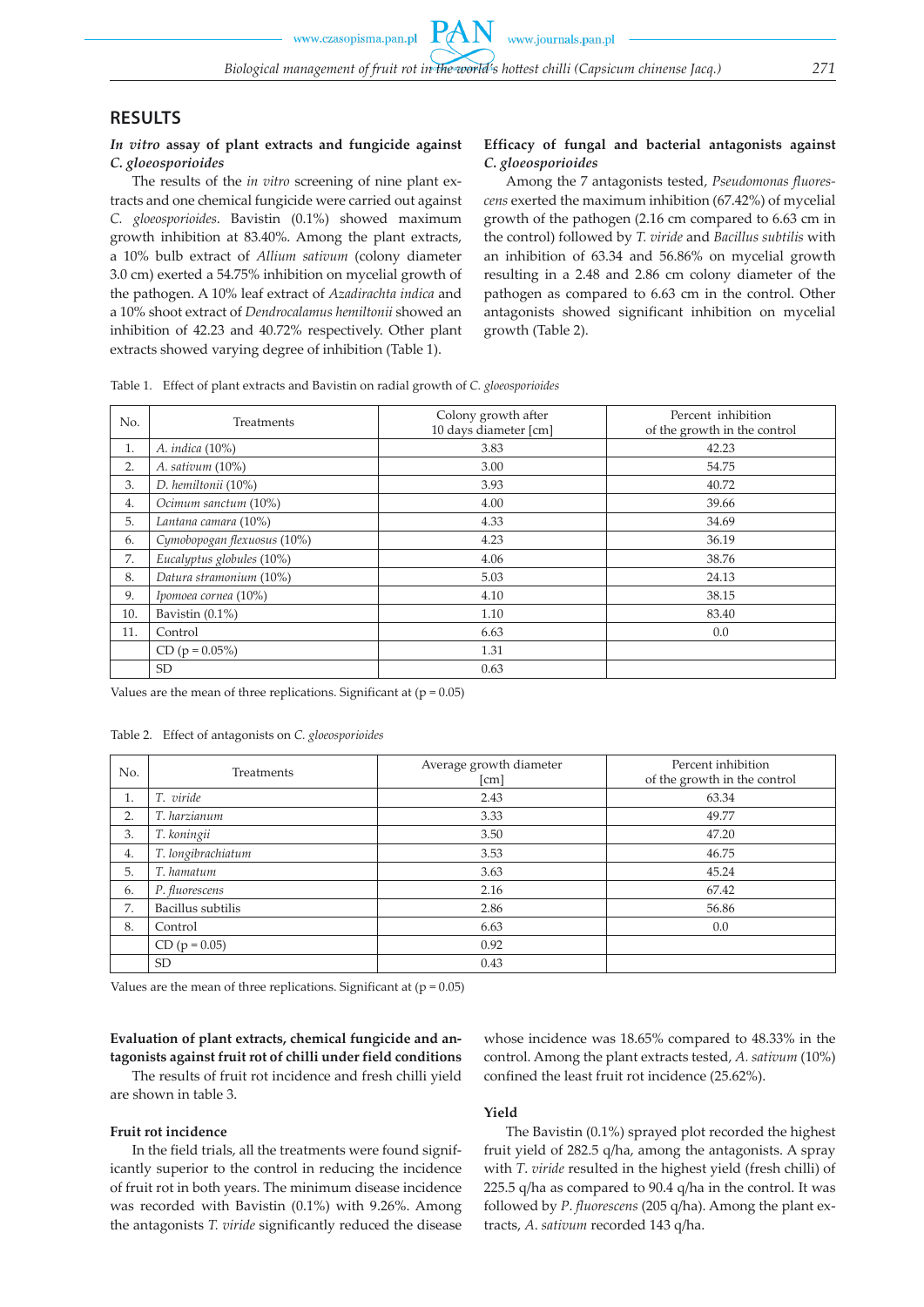www.czasopisma.pan.pl

# *272 Journal of Plant Protection Research 50 (3), 2010*

Table 3. Efficacy of plant extracts, Bavistin and antagonistic organisms against fruit rot of chilli under field conditions (pooled data of two years)

| No. | Treatments           | Disease incidence*<br>$[\%]$ | Percent reduction<br>of growth in the<br>control | Yield*<br>[fresh] |                                         |
|-----|----------------------|------------------------------|--------------------------------------------------|-------------------|-----------------------------------------|
|     |                      |                              |                                                  | [q/ha]            | % increase above that<br>of the control |
| 1.  | $T.$ viride $(2%)$   | 18.65<br>(25.58)             | 61.41                                            | 225.5             | 149.4                                   |
| 2.  | P. fluorescens (2%)  | 20.25<br>(26.74)             | 58.10                                            | 205.0             | 126.7                                   |
| 3.  | $B.$ subtilis $(2%)$ | 23.22<br>(28.80)             | 51.90                                            | 186.0             | 105.7                                   |
| 4.  | T. harzianum (2%)    | 22.10<br>(28.03)             | 54.27                                            | 194.3             | 114.9                                   |
| 5.  | A. indica (10%)      | 27.34<br>(31.50)             | 43.43                                            | 157.5             | 74.2                                    |
| 6.  | A. sativum (10%)     | 25.62<br>(30.38)             | 46.98                                            | 143.0             | 58.1                                    |
| 7.  | D. hemiltonii (10%)  | 29.22<br>(32.70)             | 39.54                                            | 122.6             | 35.6                                    |
| 8.  | Ocimum sanctum (10%) | 30.50<br>(33.52)             | 36.89                                            | 118.5             | 31.1                                    |
| 9.  | Bavistin $(0.1\%)$   | 9.26<br>(17.66)              | 80.84                                            | 282.5             | 212.5                                   |
| 10. | Control              | 48.33<br>(44.04)             |                                                  | 90.4              |                                         |
|     | $CD (p = 0.05)$      | 2.12                         |                                                  | 85.53             |                                         |
|     | <b>SD</b>            | 1.01                         |                                                  | 40.71             |                                         |

\*mean of three replications; data in parentheses are arc sine transformed values

# **DISCUSSION**

Control of anthracnose fruit rot, has for many years relied on chemical control and resulted in many undesirable problems, environmental pollution, accumulation of toxic substances and development of resistance in plant pathogens. Screening of plant extracts and antagonists against *C. gloeosporioides* revealed that certain plant extracts and biological agents showed very high inhibiting properties. Among the tested 9 plant species, a 10% extract of *A*. *sativum* and *A. indica* effectively inhibited mycelial growth of *C. gloeosporioides*. Murthy and Amonker (1974) and Singh *et al*. (1990) reported that a compound ajoene, derived from garlic inhibited *Colletotrichum* spp. Leaf extracts and neem (*A*. *indica*) oil could restrict growth of the anthracnose fungus (Jeyalakshmi and Seetharaman 1998).

The results of the present investigation revealed that from among the 7 antagonists tested, *P. fluorescens* and *T. viride* significantly reduced the mycelial growth of the pathogen. Jeyalakshmi and Seetharaman (1999) reported that *T*. *viride* reduced the mycelial growth of *Colletotrichum* spp. *Trichoderma* spp*,* grew over the pathogen and caused hyphal coiling, hyphal abnormalities, reduction in sclerotial production, lysis of hyphae and sclerotia (Malathi 1996).

Based on the *in vitro* effectiveness of the plant products and antagonistic organisms, the plant extracts of *A*. *indica* (10%), *A*. *sativum* (10%), *D*. *hemiltonii* (10%), *Ocimum sanctum* (10%), *T*. *viride* (2%), *T*. *harzianum* (2%), *P*. *fluorescens* (2%), *B*. *subtilis* (2%) and Bavistin (0.1%) were tested for management of fruit rot in field. Among the biological agents *T*. *viride* (2%) and *P*. *fluorescens* (2%) resulted in the minimum of fruit rot incidence. In the present study, however, Bavistin (0.1%) was significantly superior to the plant products and antagonists. This is in agreement with the report of earlier studies (Sujatha Bai 1992; Jeyalakshmi 1999. *Trichoderma* species are able to effectively compete for surface area, thereby reducing pathogen infection success (Maymon *et al*. 2004). Ramamoorthy *et al*. (2001) reported that *P*. *fluorescens* isolate Pf1 was found to reduce the fruit rot of chilli both under greenhouse and field conditions, with an increase in yield. Fluorescent pseudomonads produce plant growth promoting substances such as auxins and gibberellins and enhance plant growth and yield (Dubeikovsky *et al*. 1993).

Spraying with plant extracts and antagonistic microorganisms were effective against *C*. *gloeosporioides in vitro* and against the disease in field experiments. But all these ranked behind Bavistin. The efficacy of Bavistin against the fruit rot pathogen was reported by several workers (Mishra 1988; Raju and Rao 1989; Azad *et al*. 1992). Although Bavistin was observed to be the most effective treatment, there are numerous reports of the negative effects of using chemicals on farm income and the health of farm workers. Toxic contamination to the environment, particularly in developing countries (Voorrips *et al*. 2004) has also been reported. There is a need to incorporate alternative control components that are effective in controlling the disease. Furthermore, combined studies with plant extracts and bioagents need to be tested to better protect the Naga king chilli.